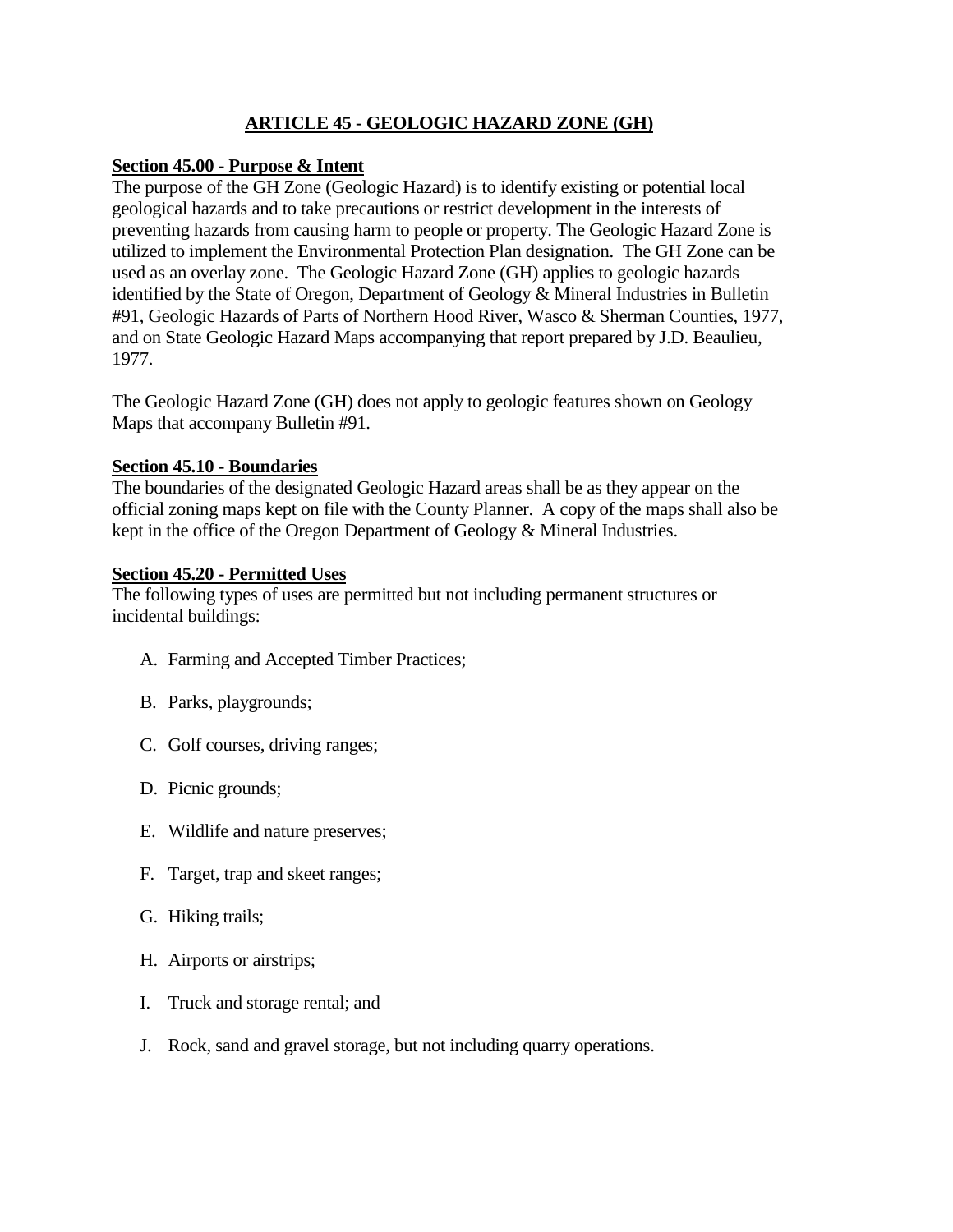## **Section 45.30 - Limitations on Use**

The following types of uses are permitted subject to signing the Hood River County Geologic Hazard Waiver Form (Appendix "A" to this Zone), review and approval by the Building Official and obtaining, if necessary, a Land Use and Building Permit. If the provisions in this section cannot be met, the use will be denied.

- A. At least the following detached accessory uses that are 20 feet from a pre-existing dwelling or a dwelling approved under provisions in Section 45.40 below, or are placed in locations where in the estimation of the Building Official and the property owner the use will not cause harm to people or property: (1) private garage; (2) carport; (3) storage shed; or (4) patio cover.
- B. Accessory structures for farming and accepted timber practices except dwellings and quarry operations.
- C. Repair, maintenance and additions considered appurtenant to a preexisting dwelling and its accessory use(s) or a dwelling approved under Section 45.40 and its accessory use(s). Items include the following (list is not exclusive): (1) concrete slabs, driveways and sidewalks; (2) masonry repair; (3) painting; (4) non-bearing partitions; (5) shelving; (6) cabinet work; (7) gutters and down spouts; (8) replacement or repair of siding; (9) replacement and repair of roofing; and (10) plastic glazed windows.

#### **Section 45.40 - Other Conditions to Use and Occupancy**

- A. Uses not enumerated in Section 45.20 and permitted in the base zone may be established, altered, or enlarged providing at least one of the following conditions exist and signing of the Hood River County Geologic Hazard Waiver Form (Appendix "A" to this zone) and obtaining a Land Use and Building Permit.
	- 1. A certified professional engineer (licensed in Oregon), geologist, hydrogeologist, or other professional competent in geology prepares a report stating that no harm to the development or land will be caused by the proposed development or geologic hazard.
	- 2. A certified professional engineer (licensed in Oregon), geologist, hydrogeologist, or other professional competent in geology prepares a report stating a geologic hazard does not actually exist in the area of proposed development.
	- 3. A certified professional engineer (licensed in Oregon), geologist, hydrogeologist, or other professional competent in geology prepares a report stating a hazard does exist including the type, method, and materials for physical improvements which could significantly reduce the likelihood of personal harm or property in the area due to geological hazards. At a minimum the reports required under Subsection A., 1., 2., and 3., shall contain the following information: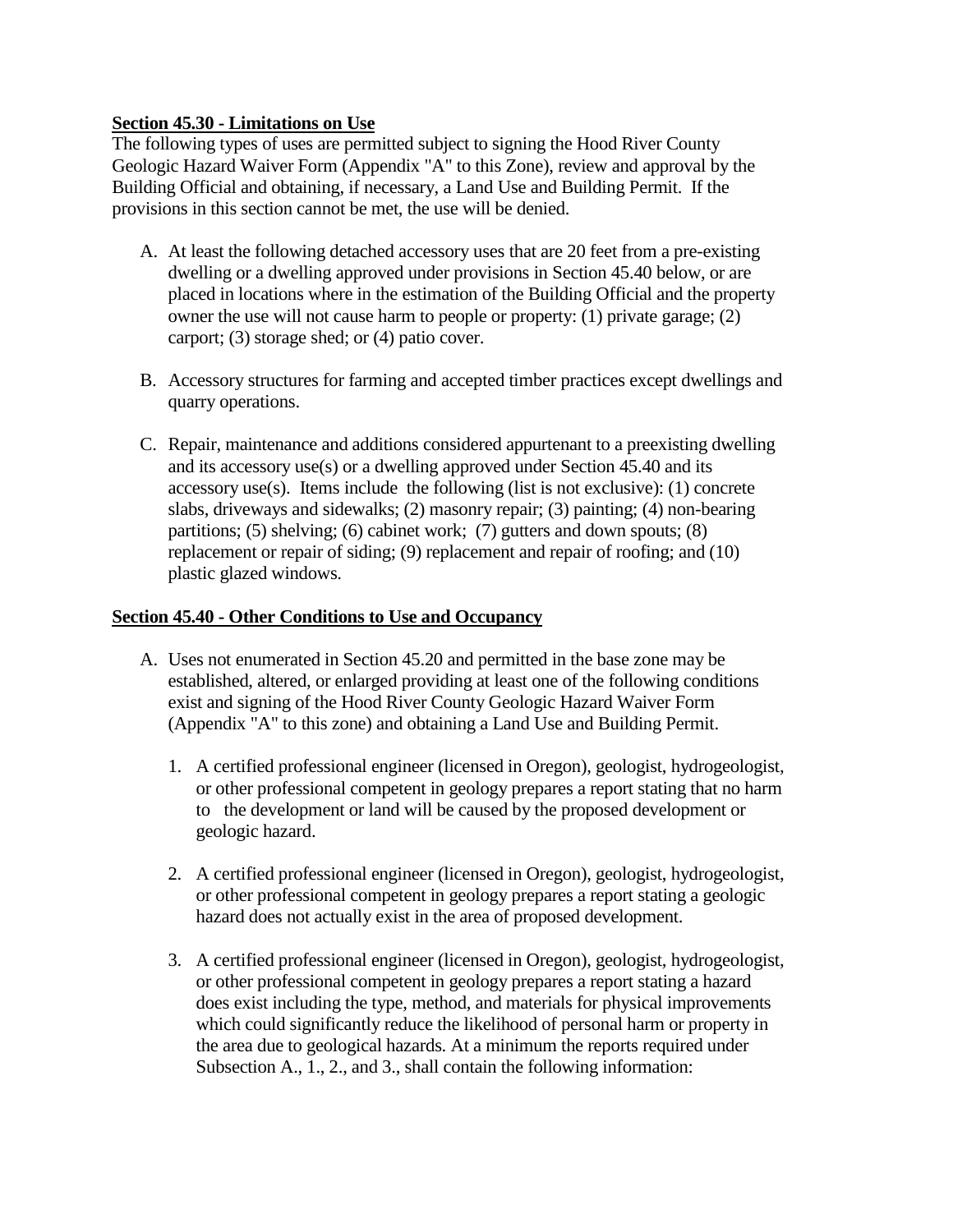- 4. At a minimum the reports required under Subsection A., 1., 2., and 3., shall contain the following information:
	- a. A scaled map at 1 inch  $= 200$  feet scale, with contour intervals of 10 feet, north arrow, property lines, cultural features, geologic formation, slope, diagrammatic section of geology, and other factors as necessary.
	- b. An analysis report (based on field check) explaining the geologic hazard, geomorphology, groundwater, soil suitability, specific hazard characteristics both short and long term, and related matters as necessary.
- B. Uses permitted and the improvements associated with such uses shall be subject to the following criteria:
	- 1. The development of permitted uses and improvements will not substantially increase the specific hazard potential.
	- 2. Any subsurface sewage disposal system or individual well for the proposed site will not become a health hazard during the future hazard activity.
- C. The information required in paragraphs A and B above must be submitted to and approved by the Geological Hazard Technical Review Committee (County Planner, Building Inspector, Sanitarian, Engineer, with assistance from the State Geologist at the Department of Geology and Mineral Industries or its successors). The Committee may approve, conditionally approve, or deny the request based on the ordinance requirements. The Committee may establish conditions on approval which are designed to minimize public and private loss of life and property.

## **Section 45.50 - Site Development Standards**

- A. Same as those required in the base zone or as required by the approval under this Article (45) or as follows:
- B. Maximum height: 35 feet
- C. Setbacks, minimum:
	- 1. Front:

50 feet from the centerline of any local street or 20 feet from the right-of- way line, whichever is greater. 60 feet from the centerline of any arterial street or 20 feet from the right-of-way line, whichever is greater.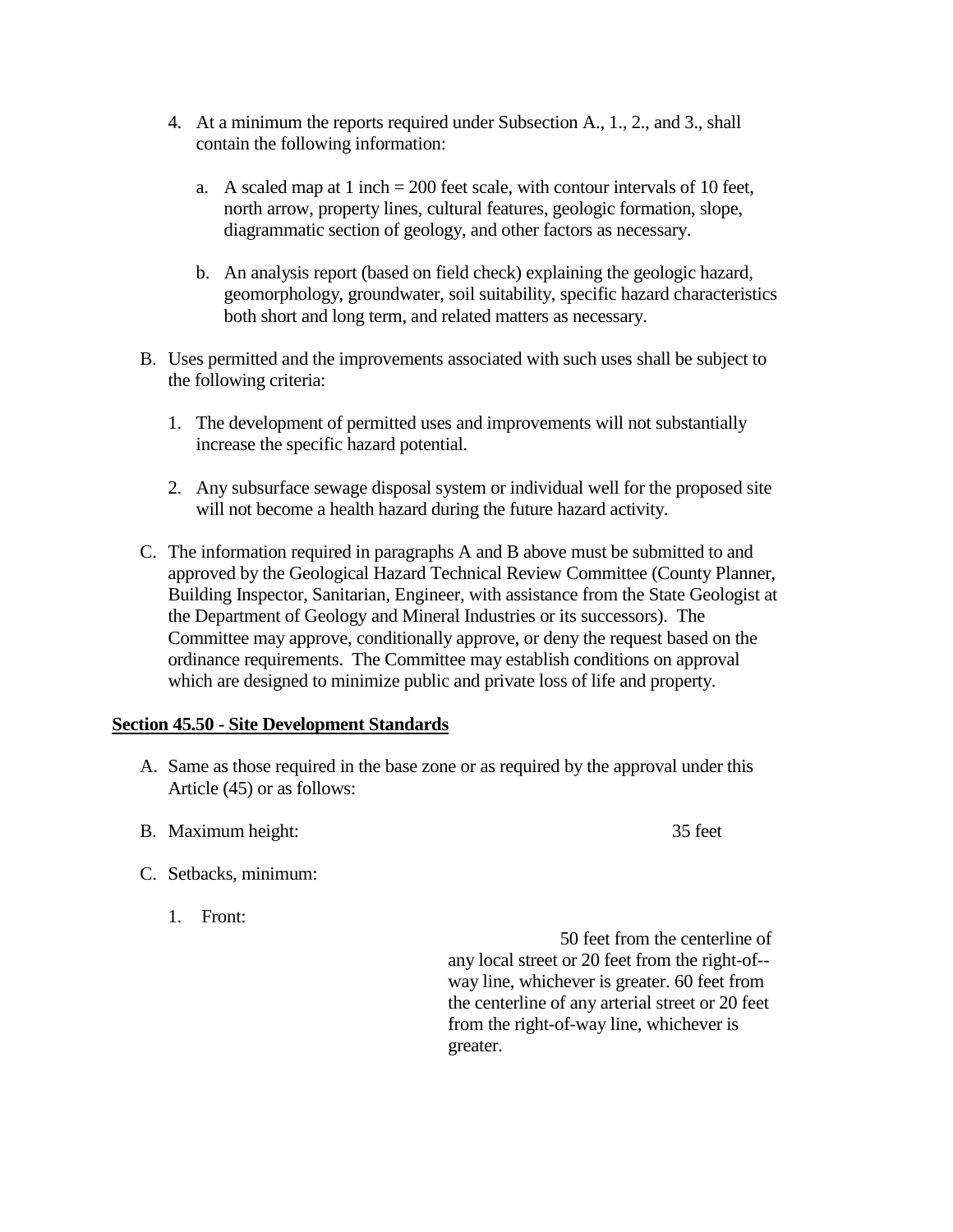| 2. | Rear:                                                                                | 20 feet.                                                                                                                                                                                                                    |  |
|----|--------------------------------------------------------------------------------------|-----------------------------------------------------------------------------------------------------------------------------------------------------------------------------------------------------------------------------|--|
| 3. | Side:                                                                                | Interior: 10 feet.<br>Exterior, side or corner lot: 50 feet from the<br>centerline of any street.                                                                                                                           |  |
| 4. | Setbacks between buildings:                                                          | 10 feet minimum.                                                                                                                                                                                                            |  |
| 5. | Accessory farm buildings may be located within 10 feet of the rear property<br>line. |                                                                                                                                                                                                                             |  |
| 6. |                                                                                      | Minimum lot size for new lots or parcels: Compliance with one of the<br>following: (a) as required by each base zone;<br>or (b) must be consistent with the<br>requirements of the predominant<br>adjacent (abutting) zone. |  |

7. Vision clearance: Vision clearance for corner lots shall be a minimum of 35 feet.